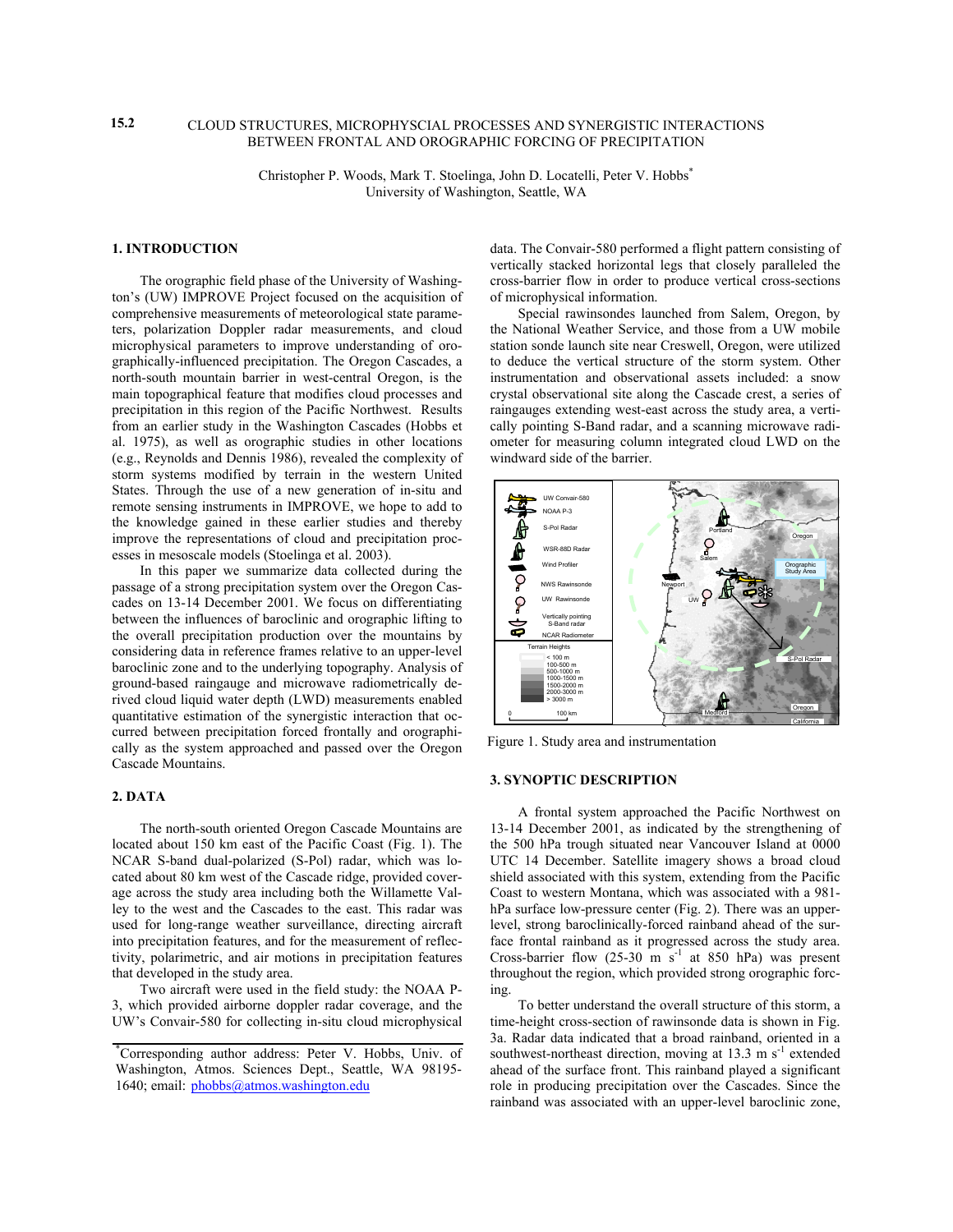the cross-section in Fig. 3a has been assembled so that it is quasi-perpendicular to this rainband. This aids in separating influences resulting from the upper-level baroclinic forcing, and those of orographic forcing on precipitation over the mountains.



Figure 2. Satellite imagery and NCEP frontal analysis for 0000 UTC 14 December 2001

 The cross-section in Fig. 3a shows the tipped-forward orientation of the lower-tropospheric front as it extends upward to an upper-level baroclinic feature above 600 hPa. Equivalent potential temperature contours ahead of the frontal feature indicate the presence of a strong moisture field below and preceding the upper-level baroclinic region, with drier cooler air advecting into the area following its passage. Reflectivity measurements from the vertically pointing S-band radar (see Fig. 1 for location) are shown in Fig. 3b and show the progression of five different precipitation regimes (labeled on the plot) that passed over the Cascades during the storm. We now describe the cloud structures associated with the different time periods, and relate the influences of baroclinic and orographic effects on the microphysical processes important for precipitation production across the study area.

#### **4. CLOUD AND PRECIPITATION STRUCTURES**

 Evolving cloud structures occurred throughout the passage of the precipitation system. Flight transcripts from the Convair-580 during this time period, along with radar coverage, showed that three main cloud components were present in this case study: a broad altostratus cloud shield associated with the upper-level, baroclinically-forced precipitation band; a low-level stratocumulus orographic cloud, produced by the strong flow across the mountains; and non-orographic convective clouds that formed in the intra-frontal region between the passage of the upper-level band and the surface front, and in the post-frontal conditions.

 The altostratus cloud deck that accompanied the upperlevel baroclinic forcing was deep and diffuse in nature. The altostratus cloud had tops around 8-9 km and extended down to about 4 km. While this cloud lacked high liquid water contents, the existence of occasional embedded droplet clouds indicated a relatively high level of saturation throughout the altostratus cloud along the Convair-580 flight legs between 6 km and 4 km.



 band), and 'Post-frontal convection.' Figure 3. (a) Time-height cross-section based on sondes launched from Salem and Creswell, Oregon (see Fig. 1 for locations). Contours show potential temperature (dashed lines), equivalent potential temperature (shaded) and wind speed (full barb indicates 10 m  $s^{-1}$ ). Sonde launch times correspond to locations of wind readings shown. (b) Reflectivity (dBZ) from the vertically-pointing S-band radar located at McKenzie Bridge on the windward side of the Oregon Cascade Mountains (see Fig. 1 for location). Precipitation regimes discussed in text are labeled ('Pre-frontal showers', 'Upper-level frontal band', 'IN' (Intra-frontal convection), 'S' (Surface frontal

 At lower levels, the primary cloud structure was orographically influenced, as strong upslope flow resulted in the formation of stratocumulus clouds above the barrier. The stratocumulus extended up to the base of the altostratus cloud shield as it passed through the study area. The top of the orographic stratocumulus cloud was capped near the 4 km level by the advection of cold dry air behind the migratory upperlevel cloud shield. Scientists aboard the Convair-580 reported small-scale cloud turrets within the orographic cloud; these turrets produced pockets of increased cloud liquid water. The presence of this liquid-water rich orographic cloud played a significant role in the production of precipitation during the storm. Convective clouds, with tops near 4 km, dominated the time period after the passage of the upper-level cloud shield and prior to the passage of the surface frontal rainband. Shallower convection was present in the post-frontal regime, as tops subsided to 2-3 km.

 Because strong, moist cross-barrier flow persisted as the upper front passed over the barrier, this allowed for heavy natural seeding of ice particles from above of the orographic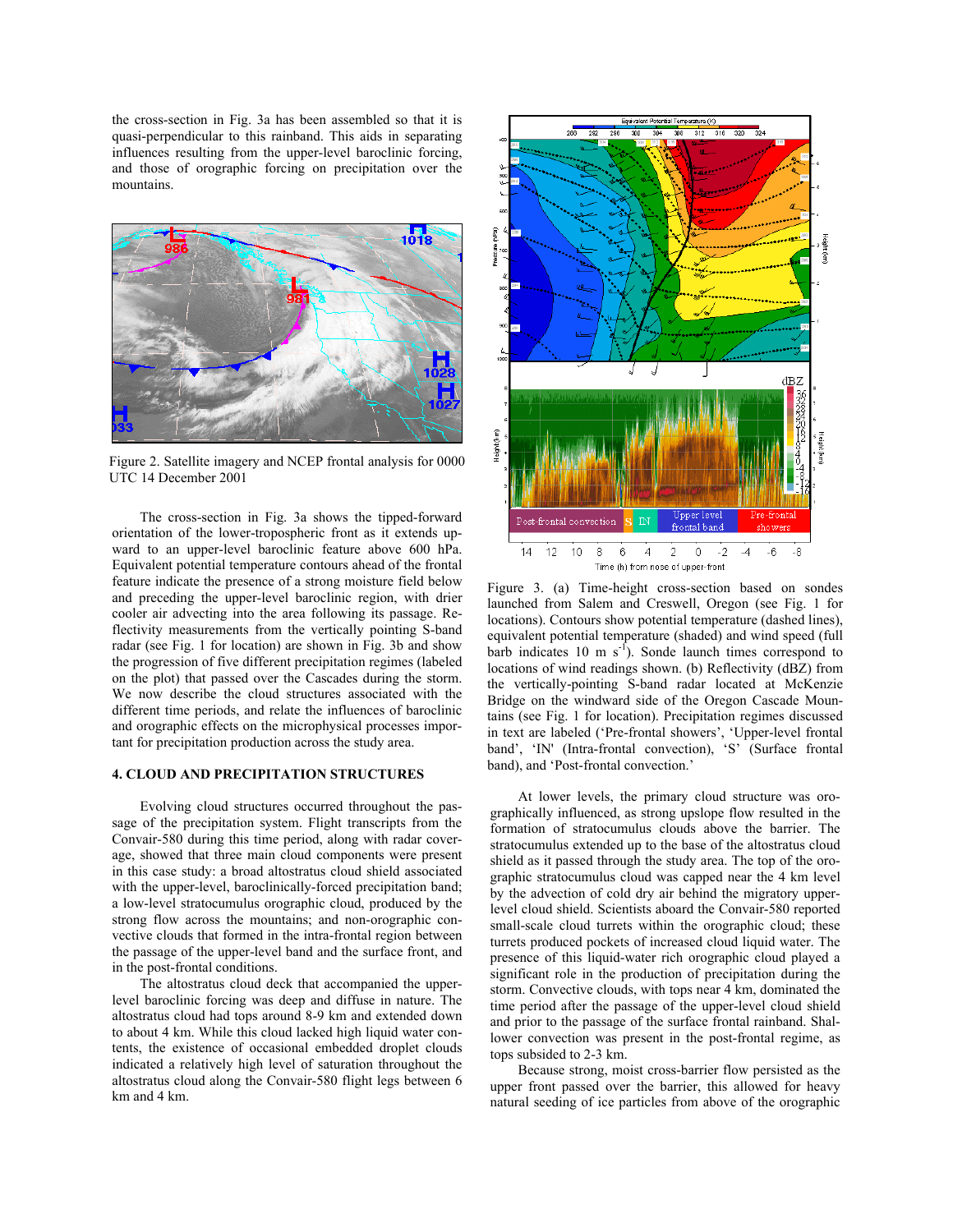liquid water cloud below. The advantage (for precipitation production) of this configuration is illustrated in the schematic shown in Fig. 4. In this figure, four hypothetical cases are illustrated for a cold front passing over the Cascade Mountains, comprising the four possible combinations of prefrontal low-level easterly vs. westerly flow and the lowertropospheric portion of the front being tipped backward or forward. In each case, a middle-to-upper level tropospheric altostratus cloud deck, produced by frontal lifting, generates ice crystals, which fall into the lower troposphere.

 In panel (a) of Fig. 4, low-level easterly flow leads to a lack of orographic liquid water cloud ahead of the front. Therefore, pre-frontal precipitation is not enhanced by riming or additional vapor diffusion due to orographic lift in the lower levels. Immediately behind the front, the low-level flow turns westerly, resulting in some low-topped orographic cloud and the possibility of riming and additional diffusional growth of ice particles falling from the upper rear portion of the precipitation band produced by the front. After frontal passage (not shown in Fig. 4), precipitation production is purely orographic in the post-frontal westerlies. Panel (a) of Fig. 4 represents the typical situation discussed by Hobbs (1975) for the Washington Cascades.



Figure 4. Schematic representation of possible frontal structures and cloud liquid water production above a mountain barrier in response to various low-level flow patterns. Darkly shaded regions indicate clouds with the highest cloud liquid water. (a) For a tipped backward front and pre-frontal easterly flow. (b) As in (a), but for a tipped forward front. (c) For a tipped backward front and pre-frontal westerly flow. (d) As in (c), but for a tipped forward front.

 In panel (b) of Fig. 4, the situation is similar to panel (a), except that the front is tipped forward. In this case, there is no low-level upslope flow underneath the upper-level generated precipitation because the pre-frontal low-level easterly flow extends west all the way to the surface front, precluding the development of significant liquid water cloud at low levels and orographic precipitation enhancement. This scenario has not been documented in the literature, although tippedforward fronts with pre-frontal easterly (or southeasterly) flow are common in the Pacific Northwest (e.g., the IM-

PROVE-1 case discussed by Locatelli et al. 2005 and Evans et al. 2005).

 Panel (c) is similar to panel (a) in Fig. 4, except the prefrontal flow is now a warm, moist southwesterly flow, leading to a deep orographic cloud rich in liquid water. However, only some of the ice precipitation from the frontal band aloft falls into this cloud. Much of it falls behind the front, into the shallower post-frontal orographic cloud. This frontal structure and lower-level flow pattern are similar to the 8-9 December 2001 IMPROVE-2 event described by Bond et al. (2005).

 Finally, the combination that leads to the greatest potential for precipitation production is shown in Fig. 4 panel (d), in which strong, moist southwesterly low-level flow leads to a deep orographic cloud rich in liquid water, and this cloud exists beneath the entire frontally-driven precipitation band due to the tipped-forward configuration of the front. This results in maximum overlap of ice precipitation from the frontal band aloft and the deep orographic cloud below; a situation that is conducive for ice particles produced aloft to naturally seed the orographic cloud below. The scenarios shown in panel (b) and (d) of Fig. 4 are similar in many ways to a common scenario in the Sierra Nevada of California. Heggli and Reynolds (1985), Reynolds and Kuciauskas (1988), and Heggli and Rauber (1988) found that several storm systems studied during the Sierra Cooperative Pilot Project (Reynolds and Dennis 1986) fit the "split-front" conceptual model of Browning and Monk (1982), in which an upper cold front leads the passage of the front at the surface. Although they did not specifically show the low-level wind field across the barrier in the pre-frontal environment, other aspects of the cases they described imply upslope flow at all levels in the prefrontal environment, which is consistent with Fig. 4d.

## **5. SYNERGISTIC INTERACTION**

 One way to describe the interaction between frontal and orographic precipitation processes is as a synergistic interaction. In other words, the combination of these two processes is likely to yield a larger amount of precipitation than would either process acting alone. The synergistic effect arises primarily from an additional "seeder-feeder" (Bergeron 1950) contribution to precipitation, whereby ice particles produced in frontal precipitation bands aloft fall into liquid orographic cloud, removing (through both the vapor diffusion and riming) cloud water that would otherwise not have been removed. Many studies have provided evidence for these synergistic processes. However, it has been difficult to quantify the synergistic effect due to an inability to quantify the contribution of either process (frontal dynamics and orographic lifting) to precipitation growth in isolation from the other. We will now estimate this synergistic effect for the 13-14 December 2001 case described in this paper.

A dual-channel microwave radiometer, deployed by NCAR on the ground just upstream of the Cascade crest at an elevation of 1138 m (see Fig. 1 for location), provided measurements of vertically-integrated CLW (expressed as equivalent liquid water depth, LWD) throughout the passage of the 13-14 December 2001 storm. The radiometer was equipped with an internal heater and an external heater/fan that blew warm air onto the exterior cover to keep it free of liquid wa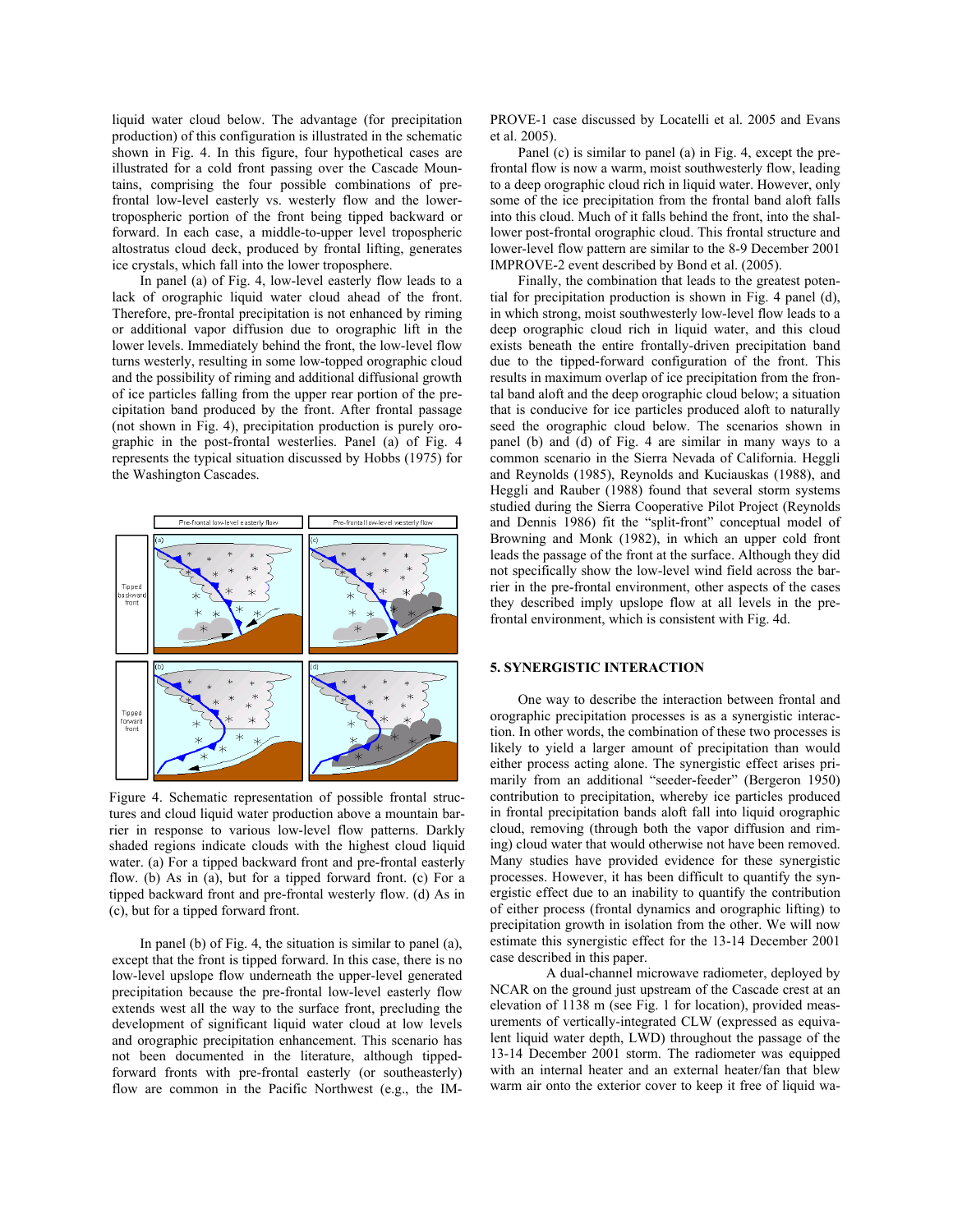ter, snow, and ice. As frontal features passed over the radiometer site, fluctuations were seen in the LWD (Fig. 5).

 In the presence of rain, two sources of uncertainty are introduced in interpreting the radiometrically retrieved LWD as an accurate measurement of cloud LWD. First, the radiometer does not distinguish between cloud and rainwater. Therefore, the rainwater in the column contributes to the column-integrated measurement. Second, the retrieval algorithm is not valid for rain-sized water droplets (see, for example, Czekala et al. 2001). During much of the period of precipitation discussed in this paper, rain occurred at the radiometer site. To address the first issue, we estimated the portion of liquid water in the column due to rain by estimating the depth of the rain layer and the concentration of rainwater within that layer. The rain layer was assumed to extend from ground level at the radiometer location to the melting level, as indicated by the bright band measured by the nearby vertically pointing S-band radar (Fig. 3b). The rain concentration within the rain layer was estimated from the rain rate, measured by a raingauge collocated with the radiometer, using the Marshall-Palmer (1948) distribution. From this estimate (shown in Fig. 5) it can be seen that the rainwater contribution to the LWD was small compared to the total radiometrically retrieved LWD. The other issue is the error in the retrieval algorithm due to rainwater. A recent study by Löhnert and Crewell (2003) suggests that for liquid water path (LWP) values such as those encountered in the present study  $($   $\sim$  1.0 mm), errors in rainy conditions may be as large as 0.3 mm, and are usually overestimates. Thus, when interpreting the black curve in Fig. 5 as cloud LWP, it should be understood that those values may be overestimates of cloud LWP by up to 0.3 mm during the period of rain. However, we will hereafter assume the black curve in Fig. 5 depicts cloud LWD.



Figure 5. Vertically integrated cloud liquid water (CLW) from the NCAR radiometer (see Fig. 1 for location) expressed as cloud liquid water depth (LWD) and projected onto the timeheight coordinates in Fig. 3. Sum of rain and cloud water (dotted line), and cloud water only (solid line). Precipitation regimes (see Fig. 3) are indicated.

 Comparison of the LWD near crest level (Fig. 5) during the pre-frontal showers regime and the upper-level baroclinically forced rainband regime indicated a decrease in CLW of  $\sim$  0.8 mm, despite similar upstream moisture content and

Í

cross-barrier flow during these two time periods. Therefore, one estimate of the synergistic effect would be a steady removal of this amount of CLW over the upslope zone. If we assume that a difference of 0.8 mm of CLW is produced and fully scavenged between the initial Cascade upslope and the mountain crest, the timescale necessary for CLW production and depletion can be estimated by using the mean lower-level (1-2 km) cross-barrier wind component ( $\sim$  27 m s<sup>-1</sup>) and the distance between the initial upslope and Cascade crest  $(~80)$ km). The resulting increase in precipitation due to enhanced CLW scavenging between the pre-frontal precipitation regime and the precipitation associated with the upper-band regime is  $\sim$  1.0 mm h<sup>-1</sup>, which would represent an average value over the entire upslope zone. It also probably represents an upper bound, since not all of the "missing" CLW necessarily went into additional precipitation fallout.



Figure 6. Contour plot of precipitation rate  $(nm h^{-1})$  from ground-based raingauges, in a time-space reference frame with the time axis the same as in Fig. 3. The Oregon Cascade mountain profile is also shown. Precipitation regimes are shown as in Fig. 3 and regions I-VIII discussed in text are labeled.

 A second estimate can be obtained by examining groundbased precipitation measurements for the event using the time-space analysis technique described by Hobbs et al. (1975). From Fig. 6 we can estimate average precipitation amounts in the various precipitation regimes relative to the frontal structure, as well as relative to the various orographic zones. Precipitation during the passage of the upper-level band over the upslope zone (region IV in Fig. 6) resulted from both baroclinic and orographic forcing. Since similar upstream moisture and cross-barrier flow existed in the lowertroposphere over the upslope zone during the 'pre-frontal showers' and 'upper-level frontal band' regimes, we use the precipitation in region II (Fig. 6) to represent the contribution due to orographic forcing alone. Precipitation due to baroclinic forcing alone is estimated from the rainfall that occurred during the passage of the upper-frontal rainband over the flat Willamette Valley west of the Cascade Range (region III in Fig. 6). This estimate relies on the assumptions of limited orographic influence over the Willamette Valley, and the approximately steady-state nature of the upper-frontal band as it passed from the Willamette Valley to the Cascade Range. Both of these assumptions appear to be qualitatively valid based on examination of radar data, which showed no evidence of precipitation enhancement over the valley, and a lack of significant transient features within the upper-frontal band.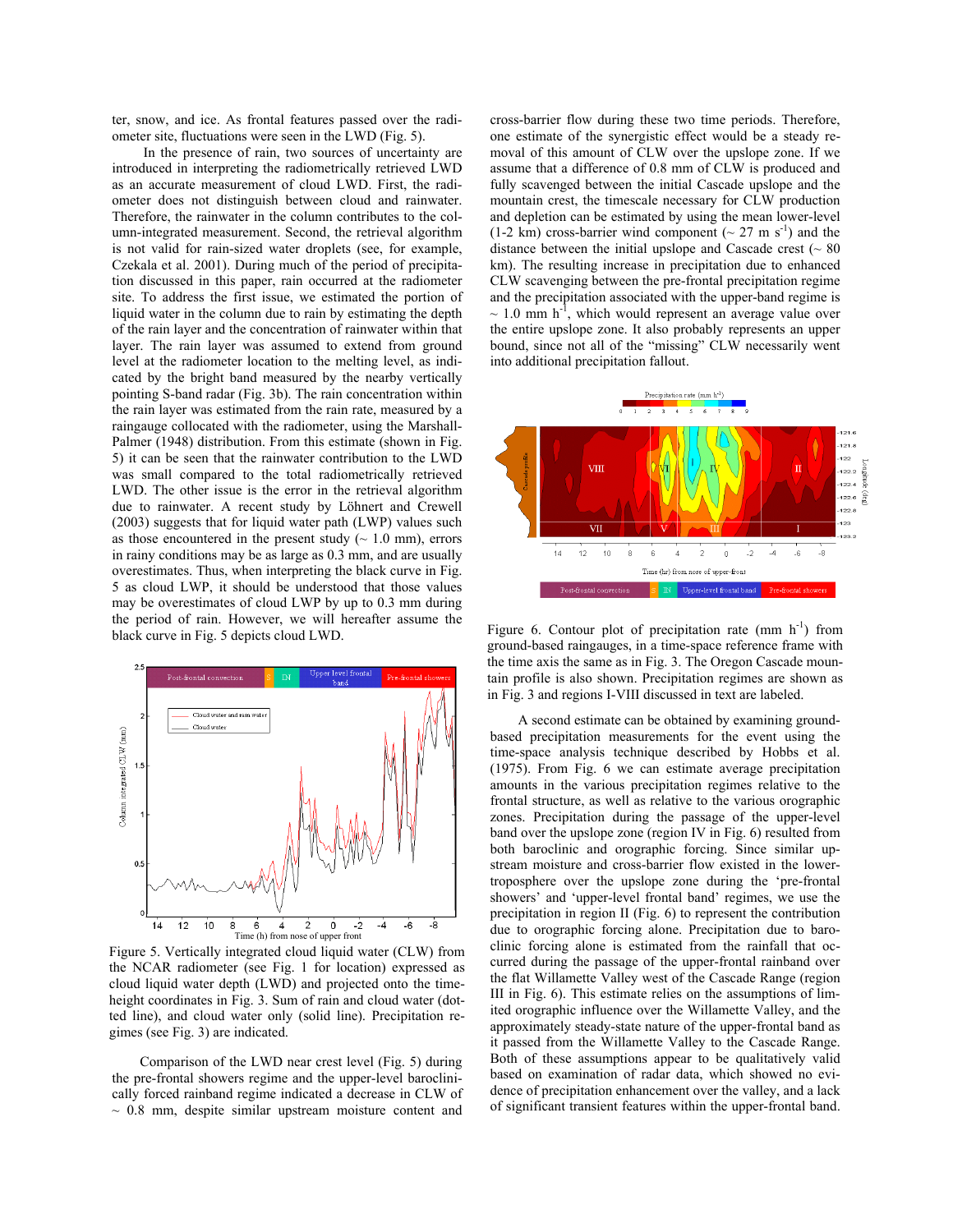Thus, the precipitation due to the upper-frontal precipitation band alone, orographic forcing alone, and the combination of the two are estimated from area averages of the precipitation in regions III, II, and IV, respectively. The synergistic contribution would then be the precipitation produced by both processes together (i.e., 4.1 mm  $h^{-1}$  from region "IV" in Fig. 6) minus the sum of the precipitation produced by both processes in isolation (i.e.,  $3.7 \text{ mm/h}^{-1}$  from the sum of regions "II" and "III" in Fig. 6). This estimate yields a synergistic effect of  $\sim 0.4$  mm  $h^{-1}$ . Thus, when considered together, the estimates based on radiometer measurements and raingauge measurements suggest that the synergistic effect is probably in the range of  $\sim 0.4$ -1.0 mm h<sup>-1</sup>, averaged over the orographic precipitation zone. If the synergistic effect is as large as 1 mm  $h^{-1}$ , it represents a 60% augmentation of the precipitation produced by orographic processes alone, which is significant from a quantitative precipitation forecasting perspective. Mesoscale model representations of the 13–14 December 2001 IMPROVE-2 event (Colle et al. 2005; Garvert et al. 2005a,b) provide further insights into the cloud and precipitation features described in this paper and in the future will be used to assess the synergism between frontal and orographic precipitation.

## **6. CONCLUSIONS**

 A strong cyclonic storm that impinged on the Oregon Cascades on 13-14 December 2001 has provided interesting details related to orographic influences on baroclinically forced precipitation. A comprehensive dataset, comprised of in situ measurements collected from two aircraft and groundbased in situ and remote sensing measurements, has permitted detailed analysis of the storm as it approached and passed over the mountain barrier. The data also provided information on cloud and precipitation processes produced by the interactions of baroclinic and orographic forcing.

 The storm was characterized by a tipped-forward, lowertropospheric frontal zone that extended upward to a backward-tilted upper-level baroclinic zone. As the frontal feature passed over the Oregon Cascades, strong low-level westerly flow that supported enhanced cloud liquid water in the orographic lifting zone occurred simultaneously with enhanced ice crystal production aloft. Ground-based cloud liquid water measurements suggested enhanced scavenging of liquid water by the ice crystals from aloft. Evidence of such scavenging was also provided by ground-based ice crystal observations, which showed primarily heavily rimed ice crystals.

 Our investigation suggests that storms which cross the Oregon Cascade Mountains and have similar structures to the case presented here (i.e., a tipped-forward lower-tropospheric front, low-level moist cross-barrier flow, and ice crystal generation at upper-levels preceding the surface front) will likely experience synergistic interactions between frontal and orographic precipitation.

#### **7. ACKNOWLEDGMENTS**

 Research supported by grant ATM-9632580 from the Mesoscale Dynamic Meteorology Program, Atmospheric Sciences Division, NSF.

## **8. REFERENCES**

- Bergeron, T., 1950: Uber der mechanisms ausgiebigen Niederschlage. *Ber. Deut. Wetterd.*, **12**, 225–232.
- Bond, N. A., B. F. Smull, M. T. Stoelinga, C. P. Woods, A. Haase, and J. D. Locatelli, 2005: The evolution of a cold front over quasi-2D terrain: Coordinated aircraft observations of the 8-9 December 2001 wide cold frontal rainband during IMPROVE-2. Submitted for publication to the *J. Atmos. Sci.* (IMPROVE Special Issue).
- Browning, K. A., and G. A. Monk, 1982: A simple model for the synoptic analysis of cold fronts. *Quart. J. Roy. Meteor. Soc*., **101**, 893–900.
- Colle, B. A., M. F. Garvert, J. B. Wolfe, and C. F. Mass, 2005: Microphysical budgets and sensitivity studies for the 13-14 December 2001 IMPROVE-2 event. Submitted for publication to the *J. Atmos. Sci.* (IMPROVE Special Issue).
- Czekala, H., S. Crewell, C. Simmer, A. Thiele, A. Hornbostel, and A. Schroth, 2001: Interpretation of polarization features in ground-based microwave observations as caused by horizontally aligned oblate raindrops. *J. Appl. Meteor*., **40**, 1918–1932.
- Evans, A. G., J. D. Locatelli, M. T. Stoelinga, and P. V. Hobbs, 2005: The IMPROVE-1 storm of February 1–2, 2001. Part II: Cloud structures and the formation of precipitation. Accepted for publication to the *J. Atmos. Sci.* (IMPROVE Special Issue).
- Garvert, M. F., B. A. Colle, and C. F. Mass, 2005a: Synoptic and mesoscale evolution of the 13-14 December 2001 IMPROVE II storm system and comparison with a mesoscale model simulation. Submitted for publication to the *J. Atmos. Sci.* (IMPROVE Special Issue).
- \_\_\_\_\_, C. P. Woods, B. A. Colle, C. F. Mass, P. V. Hobbs and J. B. Wolfe, 2005b: Comparisons of MM5 model simulations of clouds and precipitation with observations for the 13-14 December 2001 IMPROVE-2 event. Submitted for publication to the *J. Atmos. Sci.* (IMPROVE Special Issue).
- Heggli, M. F., and D. W. Reynolds, 1985: Radiometric observations of supercooled liquid water within a split front over the Sierra Nevada. *J. Climate Appl. Meteor*., **24**, 1258–1261.
- \_\_\_\_\_, and R. Rauber, 1988: The characteristics and evolution of supercooled water in wintertime storms over the Sierra Nevada: A summary of microwave radiometric measurements taken during the Sierra Cooperative Pilot Project. *J. Appl. Meteor*., **27**, 989–1015.
- Hobbs, P.V., R.A. Houze, and T.J. Matejka, 1975: The dynamical and microphysical structure of an occluded frontal system and its modification by orography. *J. Atmos. Sci*., **32**, 1542-1562.